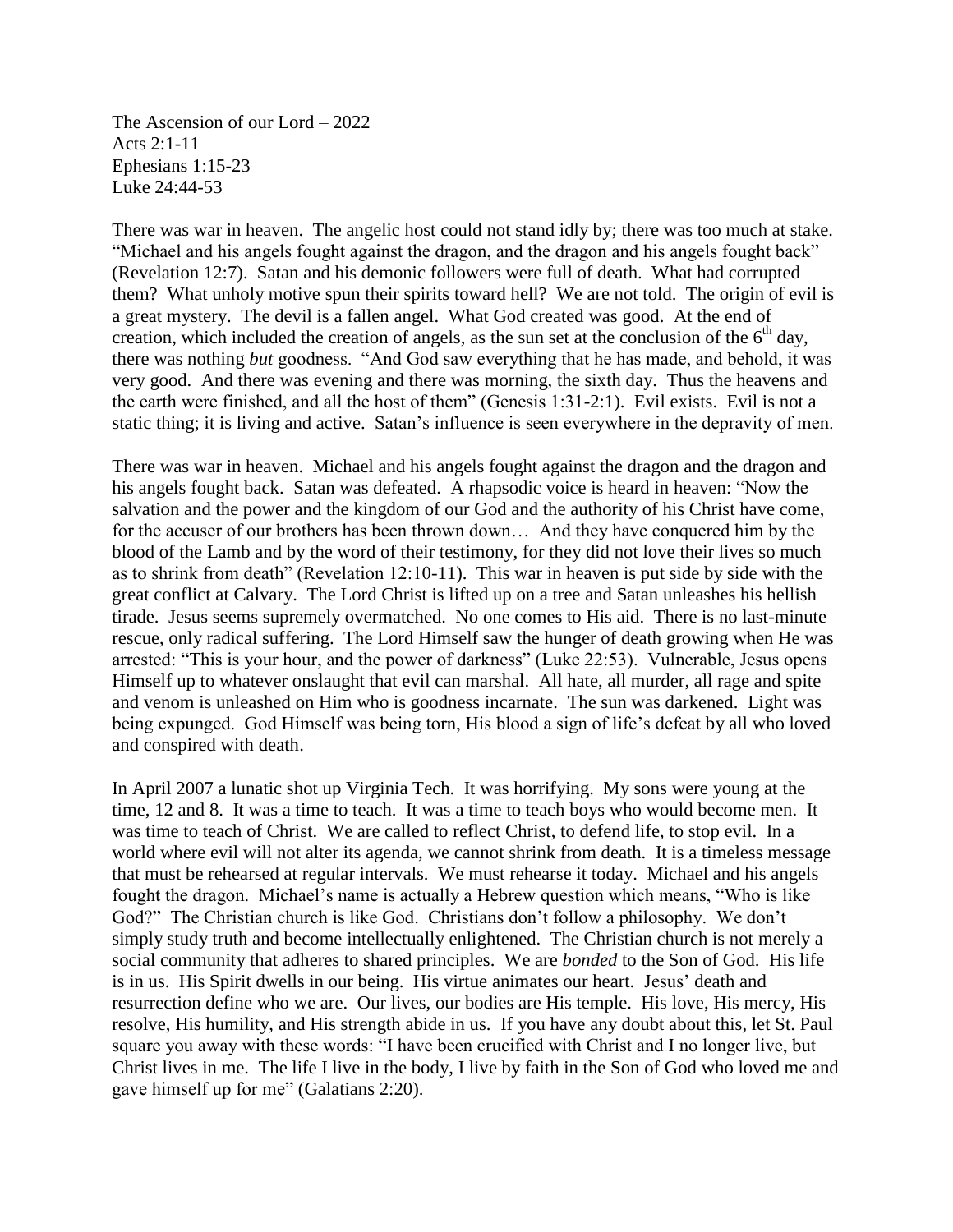We will not shrink from death. This is not some empty bravado uttered from a safe space in order to stir a sleepy congregation. Jesus said this: "Whoever loves his life loses it, and whoever hates his life in this world will keep it for eternal life" (John 12:25). If you've ever been to Point Loma you've likely seen the sea of markers for veterans on the hills of Fort Rosecrans National Cemetery. Many died in battle. They did not shrink from death. Even more idyllic is the American Cemetery in Normandy, France. The markers there are crosses. Who is like God? Those men who put themselves between evil and life. All those men could be named Michael. It needs rehearsing because we could be faced with some situation that demands action. We will not shrink from death. If something were to happen here, I know that the men would act. Steve and Loren and Dwayne and Thomas and Michael and Matthew and Nathaniel and Robert and Michael and Russel and John and Anthony and Joseph and Victor and so many more. Those men are like God because they follow Christ. But it is not just in an adrenaline moment; it is life lived every day.

Here are the words to one of our very best hymns: Satan, I defy thee; Death, I now decry thee; Fear, I bid thee cease. World, thou shalt not harm me Nor thy threats alarm me While I sing of peace. God's great pow'r Guards every hour; Earth and all its depths adore Him, Silent bow before Him. (Jesus Priceless Treasure)

That is our frame of mind every day. Why? Because the Savior of the world is risen from the dead. The grave is empty. Death is defeated; powerless. Christ lives. He brings life and light to your soul and has ascended into heaven. He has taken your humanity there, to the right hand of God. Your humanity; He became man for you, taking a very human body so that He might prepare a place for you in heaven. As man, He kept the law in all of its parts; completely; perfectly. He loved God above all things and He loved His neighbor as Himself and that love is a total victory. By faith, His righteousness is credited to your account. In Christ, you are perfect. This Divine Savior came to take your sin. It was placed on Him, in Him. He died bearing it. Your sin was punished once-for-all in the person of Jesus Christ – you are forgiven. That is precisely what brought Him from heaven. His wounds are a testament to an eternal victory over evil. He presented those wounds to His disciples and their response was joy, wonder, faith. Jesus now places those wounds before His Father. Jesus shows His Father His victory and He speaks your name. His life frames our mind for living in this world. Heaven frames our mind. Defending life from evil frames our mind so that when we are faced with a challenge we will act intuitively, congruently with Christ's life.

Satan was at work at Uvalde. Man failed to respond properly and that is a great sorrow. Satan will continue to bring disarray to us. False answers will be held aloft. Accusations and political bluster and self-promotion will bring a dense fog to a situation that cries out for clarity. Clarity